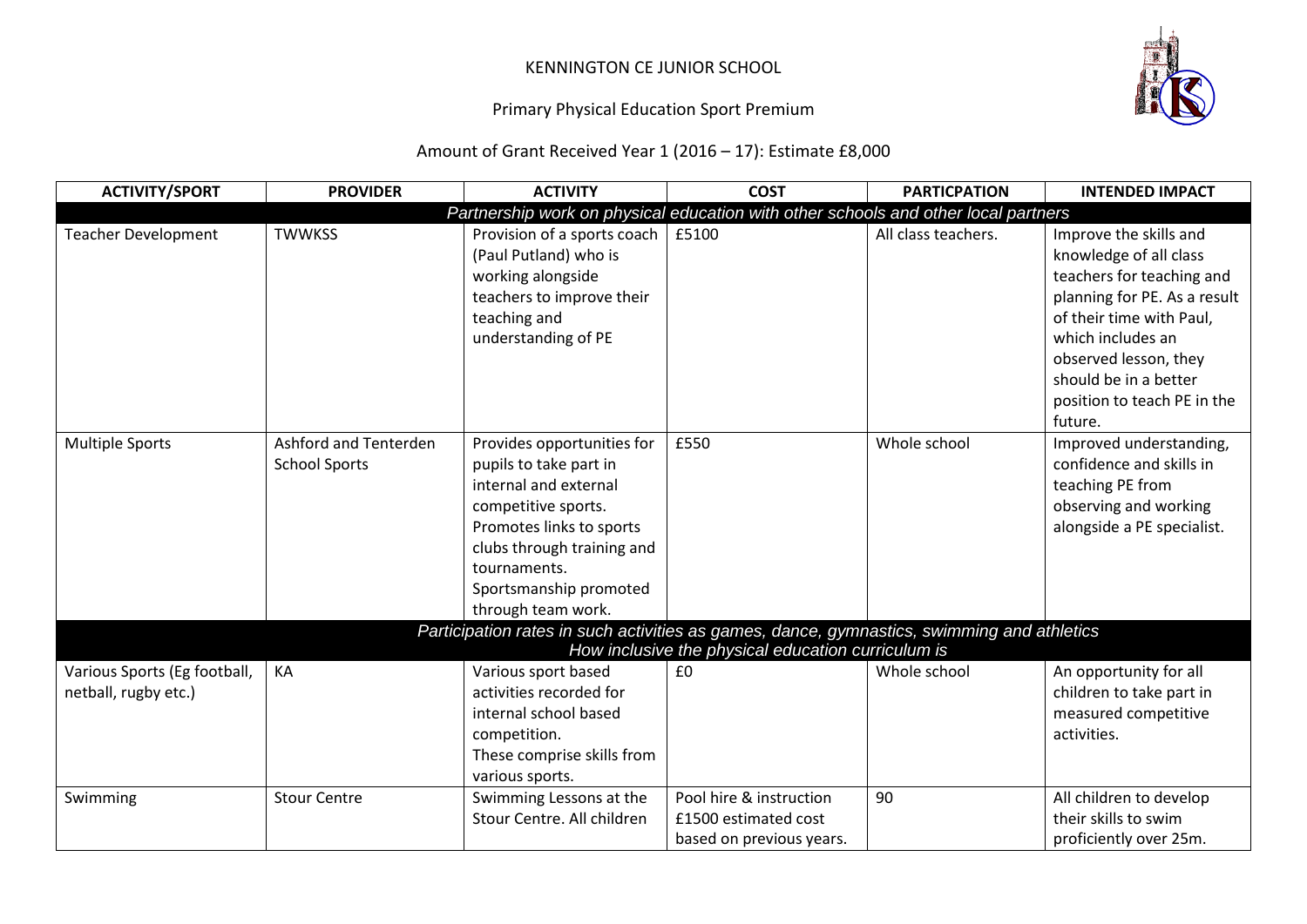|                  |                               | in Year 6 attend for 1 hour | Some contributions from                                |                      |                             |
|------------------|-------------------------------|-----------------------------|--------------------------------------------------------|----------------------|-----------------------------|
|                  |                               | per week for 12 weeks.      | parents will negate the                                |                      |                             |
|                  |                               |                             | cost partially.                                        |                      |                             |
|                  |                               |                             |                                                        |                      |                             |
|                  |                               |                             | Participation and success in competitive school sports |                      |                             |
| Swimming         | Kent Schools Swimming         | Kent Schools Swimming       | £120 estimate.                                         | 10                   | An opportunity for the      |
|                  | Association                   | Competition. Inter school   |                                                        |                      | gifted swimmers to take     |
|                  |                               | competition for schools     |                                                        |                      | part in competitive         |
|                  |                               | across Kent rather than     |                                                        |                      | swimming including full     |
|                  |                               | Ashford.                    |                                                        |                      | regulations.                |
| Football         | Ashford & District            | Annual 7 a-side inter       | A & DPSSA £40 annual fee                               | 20                   | Champions 2004, 2005 &      |
|                  | <b>Primary School Sports</b>  | school football             |                                                        |                      | 2007                        |
|                  | Association                   | tournament (mixed)          |                                                        |                      | Runners Up 2009, Semi-      |
|                  |                               |                             |                                                        |                      | finalist 2016               |
| Football         | Ashford and Tenterden         | Annual 7 a-side inter       | <b>ATSS</b>                                            | 10                   |                             |
|                  | <b>School Sports</b>          | school football             |                                                        |                      |                             |
|                  |                               | tournament for Year 4 & 5   |                                                        |                      |                             |
|                  |                               | boys                        |                                                        |                      |                             |
| Football         | Ashford & District            | Annual 7 a-side inter       | A & DPSSA annual fee                                   | 10                   | Champions 2006 & 2007       |
|                  | <b>Primary School Sports</b>  | school football             |                                                        |                      | Runners Up 2014             |
|                  | Association                   | tournament for girls        |                                                        |                      |                             |
| Football         | Ashford & District            | Annual 7 a-side inter       | <b>ATSS</b>                                            | 10                   |                             |
|                  | <b>Primary School Sports</b>  | school football             |                                                        |                      |                             |
|                  | Association                   | tournament for Year 4 & 5   |                                                        |                      |                             |
|                  |                               | girls                       |                                                        |                      |                             |
| Football         | <b>Local Primary Schools</b>  | Local Inter School League   | £0                                                     | 12: league games     | <b>Plate Trophy Winners</b> |
|                  |                               | and friendly matches        |                                                        | 30: friendly matches | 2014, 2015, 2016.           |
|                  |                               | (mixed and girls only)      |                                                        |                      |                             |
| Netball          | Ashford & District            | Annual High 5 inter school  | A & DPSSA annual fee                                   | 14                   | Champions 2007              |
|                  | <b>Primary School Sports</b>  | tournament (mixed)          |                                                        |                      |                             |
|                  | Association                   |                             |                                                        |                      |                             |
| Cricket          | Ashford and Tenterden         | <b>Annual Kwik Cricket</b>  | <b>ATSS</b>                                            | 10                   |                             |
|                  | <b>School Sports</b>          | Tournament (mixed)          |                                                        |                      |                             |
| <b>Athletics</b> | <b>Ashford &amp; District</b> | Annual inter school track   | A & DPSSA annual fee                                   | 25                   | Champions 2007, 08, 09,     |
|                  | <b>Primary School Sports</b>  | and field event             |                                                        |                      | 10, 11, 12                  |
|                  | Association                   |                             |                                                        |                      |                             |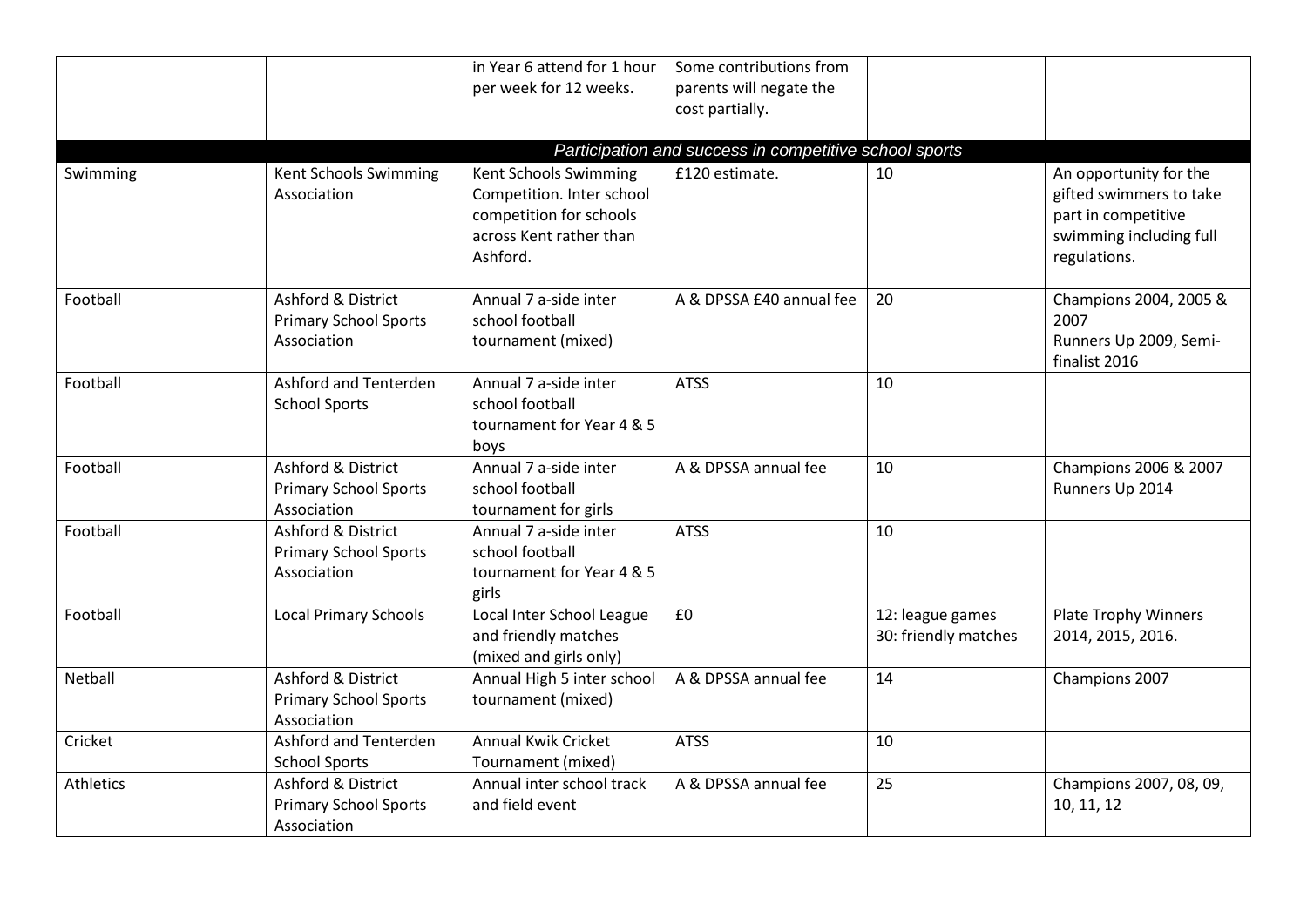| Hockey                            | Ashford and Tenterden<br><b>School Sports</b> | Inter school tournament<br>for Y5 & 6 pupils (mixed)                                                                                                                               | <b>ATSS</b>                                                                      | 10 |                                                                                                                               |
|-----------------------------------|-----------------------------------------------|------------------------------------------------------------------------------------------------------------------------------------------------------------------------------------|----------------------------------------------------------------------------------|----|-------------------------------------------------------------------------------------------------------------------------------|
| Volleyball                        | Ashford and Tenterden<br><b>School Sports</b> | Inter school competitions<br>(mixed)                                                                                                                                               | <b>ATSS</b>                                                                      | 12 | A chance for children<br>across the school to<br>represent the school in<br>competitive sports.                               |
| Handball                          | Ashford and Tenterden<br><b>School Sports</b> | Inter school competitions<br>(mixed)                                                                                                                                               | <b>ATSS</b>                                                                      | 12 | A chance for children<br>across the school to<br>represent the school in<br>competitive sports.                               |
| Basketball                        | Ashford and Tenterden<br><b>School Sports</b> | Inter school competitions<br>(mixed)                                                                                                                                               | <b>ATSS</b>                                                                      | 14 | A chance for children<br>across the school to<br>represent the school in<br>competitive sports.                               |
| Indoor (sports hall)<br>athletics | Ashford and Tenterden<br><b>School Sports</b> | Inter school competitions<br>(mixed)                                                                                                                                               | <b>ATSS</b>                                                                      | 20 | A chance for children in Y5<br>& Y6 to represent the<br>school in competitive<br>sports.                                      |
|                                   |                                               |                                                                                                                                                                                    | Extra-Curricular<br>The range of provisional and alternative sporting activities |    |                                                                                                                               |
| Football                          | <b>Elite Football</b>                         | Skills based training.                                                                                                                                                             | Termly subscription by<br>the parents of the<br>children who attend.             | 20 | A further opportunity to<br>develop skills in football<br>for children who attend.                                            |
| Netball                           | KA                                            | After school netball club<br>for Years 4, 5 and 6 boys<br>and girls. Skills and match<br>based club. From this the<br>school teams are selected<br>for games.                      | £0                                                                               | 20 | Intra school competitive<br>netball and skill<br>improvement with focused<br>adult support from<br>teachers and helpers.      |
| Football                          | KA                                            | After school football club<br>for Years 5 and 6 boys and<br>girls. Skills and match<br>based club. From this the<br>school teams are selected<br>for league and friendly<br>games. | £0                                                                               | 50 | Intra school competitive<br>football and skill<br>improvement with focused<br>adult support from<br>teachers TAs and helpers. |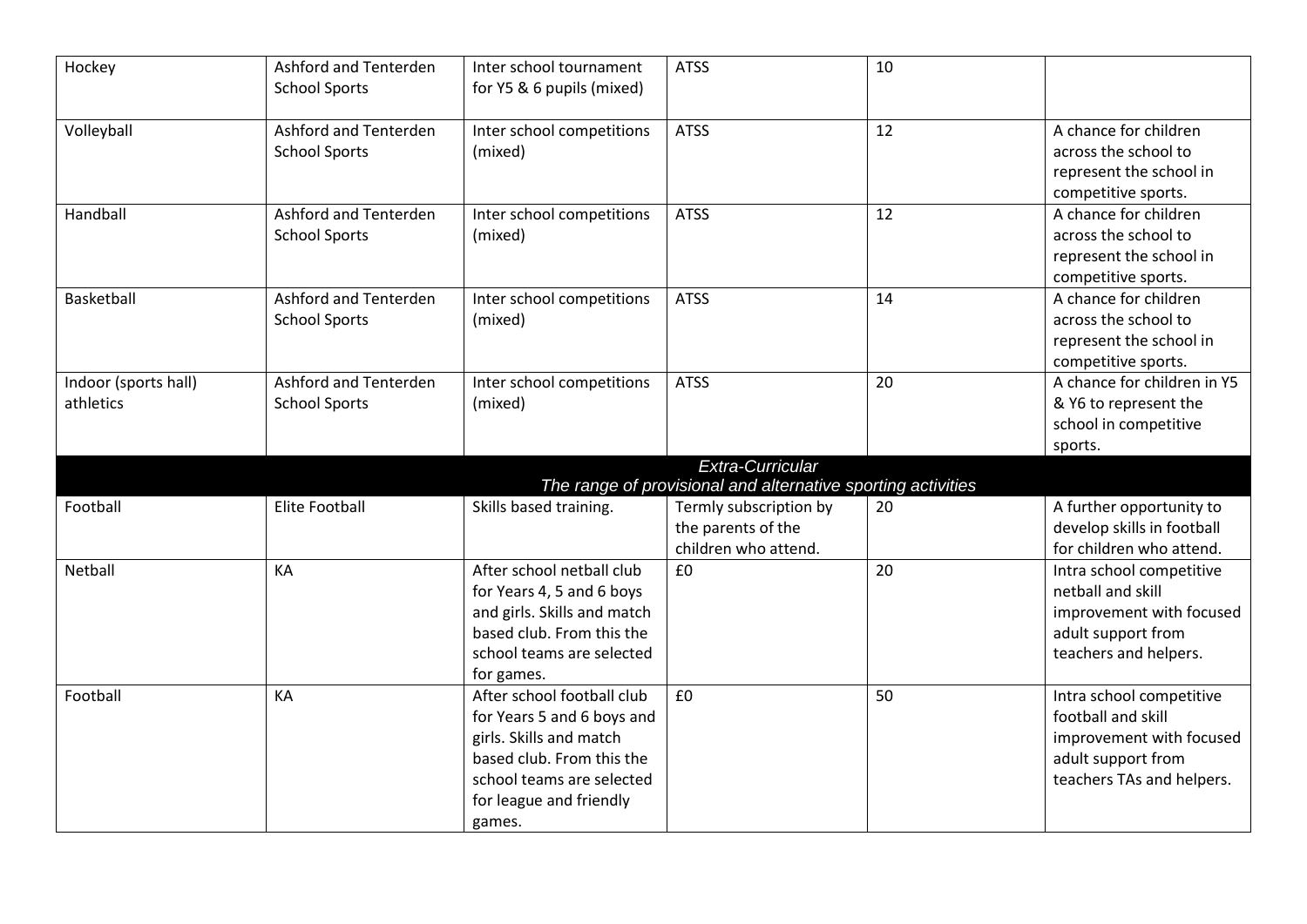| Basketball                                  | KA  | After school basketball<br>club for years 5 and 6. | £0                                                               | 30 | An opportunity to develop<br>skills and play in inter<br>school competition.                                       |
|---------------------------------------------|-----|----------------------------------------------------|------------------------------------------------------------------|----|--------------------------------------------------------------------------------------------------------------------|
| Volleyball                                  | KA  | After school basketball<br>club for years 5 and 6. | £0                                                               | 20 | An opportunity to develop<br>skills and play in inter<br>school competition.                                       |
| Handball                                    | KA  | After school club for years<br>$3, 4, 5$ and $6$   | £0                                                               | 40 | An opportunity to develop<br>skills and play in inter<br>school competition.                                       |
| Dodge ball                                  | KA  | After school club                                  | £0                                                               | 20 | An opportunity to develop<br>skills and play in inter<br>school competition.                                       |
| Sports Wall Outdoor<br>Display Board        | N/A |                                                    | £78                                                              |    | Advisory for parents and<br>promoting the school's<br>success. Required for<br>Sainsbury's School Games<br>Awards. |
| <b>Sports Coordinator Training</b><br>Cover |     |                                                    | £1000 approx                                                     |    | Teaching cover for me to<br>attend subject<br>development courses and<br>events in school time.                    |
|                                             |     |                                                    | <b>Grand Total:</b><br>£8397<br>(Less any input for<br>swimming) |    |                                                                                                                    |